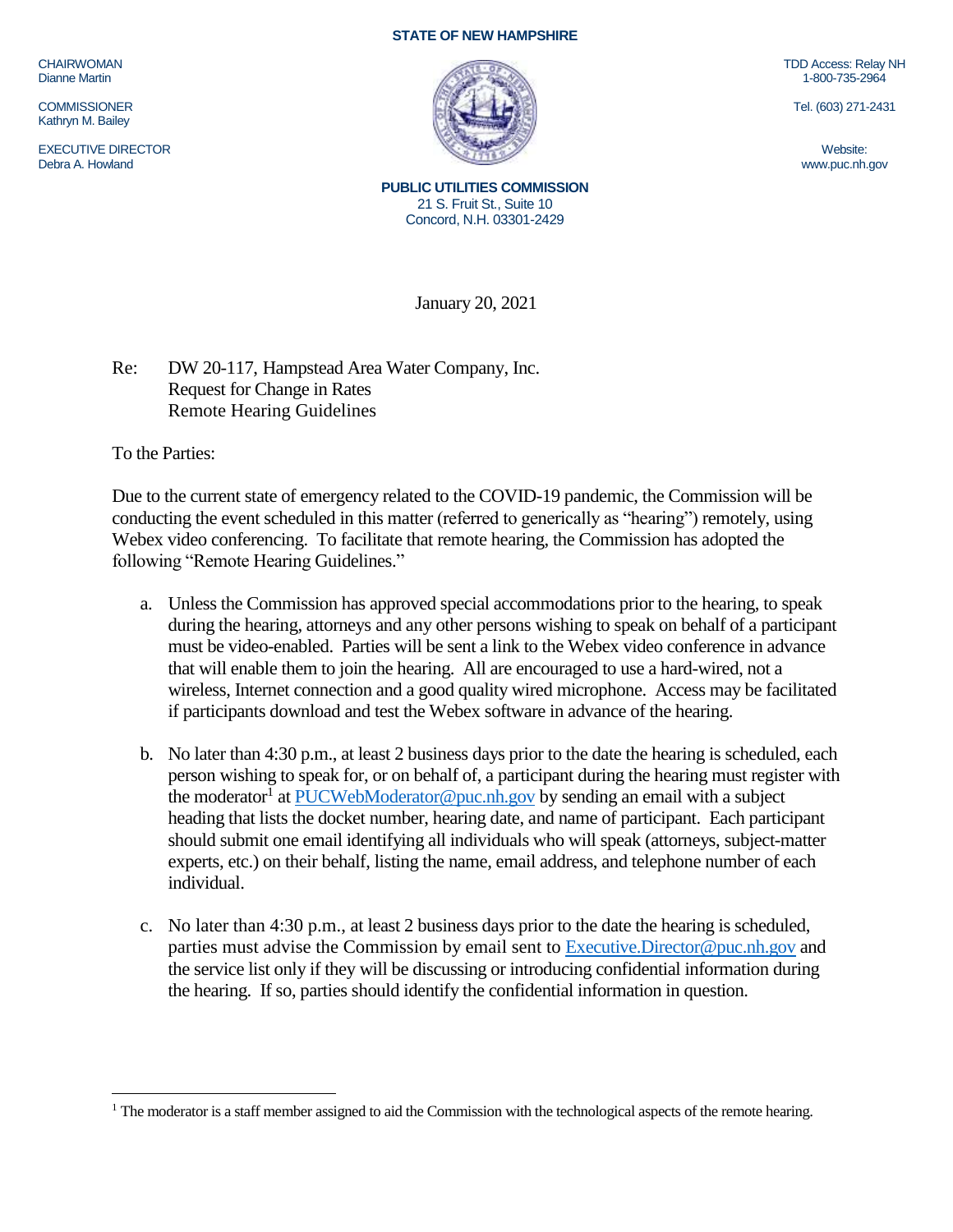- d. Hearing participants must join the Webex conference at least 15 minutes before the scheduled commencement of the hearing to verify their names and affiliations, resolve any technical issues, and discuss any necessary preparations prior to the commencement of the hearing.
- e. A stenographer will make a record of each of the Commission's remote hearings. Therefore, during the hearing, all participants must choose the "mute" option when they are not speaking to ensure the best sound quality. The moderator will mute any participant causing noise interference.
- f. Although participants must mute their microphones when not speaking, participants wishing to make an objection may unmute for that purpose. For any other issue, anyone wishing to speak should raise their hand first and should only speak after being recognized to do so by the presiding officer.
- g. All non-active participants who have not emailed the moderator ahead of time with a request to speak will be placed in "attendee" mode, which will deactivate their microphone and video feed, to make it easier for other participants and the Commissioners to focus on the speakers during the hearing and to reduce network saturation. When doing so, non-active participants will still be able to view and hear the hearing.
- h. Each participant must clearly identify him- or herself before speaking and identify any other persons present at the participant's location. Speakers are advised to face their camera and speak slowly, with frequent pauses, to ensure accurate transcription.
- i. The Commission does not recommend the use of "private chat" to facilitate attorney/client consultations.
- j. Any participant experiencing difficulties obtaining access to, or participating in, the hearing should call the Commission at (603) 271-2431.
- k. Although the Commission will, if necessary, address any confidential matters separately at a single time during the hearing, the Commission may also need to do so at other times during the hearing, at which time public access to the hearing will be suspended. The public and parties who do not have a right to confidential information will not be able to participate in the hearing when this occurs for so long as confidential information is being addressed during the hearing.

The Commission may issue further directives as necessary.

Sincerely,<br>Den A. Househouse

Debra A. Howland Executive Director